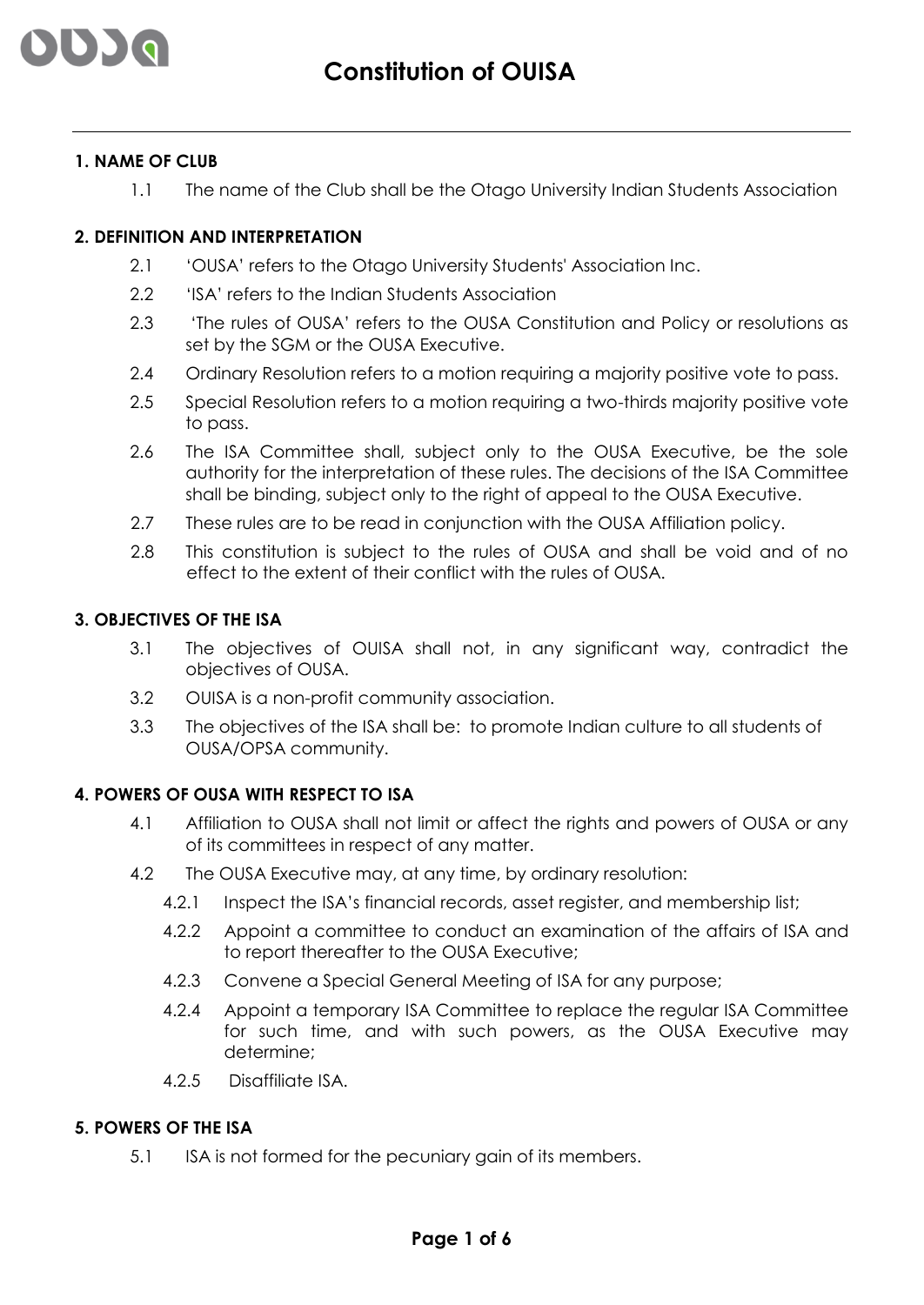

- 5.1.1 ISA may make payment as reasonable remuneration to any servant or officer of ISA or the payment of reasonable expense to any authorised representative or delegate of ISA.
- 5.1.2 Any member may receive full reimbursement for all expenses properly incurred by that member in connection with the affairs of ISA. ISA may pay reasonable and proper remuneration to any member of the ISA in return for services actually rendered to ISA. Provided however that any member, or any person associated with a member, who is to receive remuneration in accordance with this clause shall not by virtue of that member's capacity in any way determine or materially influence the amount of the remuneration to be paid.
- 5.1.3 No member of the organization of any person associated with a member shall participate in or materially influence any decision made by the organization in respect of the payment to or on behalf of that member or associated person of any income, benefit, or advantage whatsoever. The provisions and effect of this clause shall not be removed from this document, and shall be included and implied into any document replacing this document.
- 5.1.4 Reasonable remuneration shall not exceed market rates for the provision of equivalent goods or services.

## **6. AFFILIATION**

- 6.1 ISA shall be affiliated to OUSA.
- 6.2 ISA and its members present and future shall be bound by the rules of OUSA, and be bound in all respects. Where the OUSA constitution is not expressly mentioned in the constitution of ISA, the provisions of the OUSA constitution shall be read into the document.
- 6.3 ISA's affiliation to OUSA shall automatically lapse if ISA fails or ceases to comply with the OUSA Affiliation Policy or Section 18 of the OUSA Constitution and Rules.
- 6.4 ISA shall not become affiliated to or in any way connected with any other organisation without the consent of the OUSA Executive.
	- 6.4.1 Any affiliation to any other body entered into without the OUSA Executive's consent shall be null and void.

### **7. LIABILITIES INCURRED BY ISA**

- 7.1 ISA shall not enter into any loan agreement of a value greater than NZ\$1000 without approval by ordinary resolution of the OUSA Executive.
- 7.2 OUSA shall not be responsible for any liabilities or debts incurred by ISA.

## **8. MEMBERSHIP**

- 8.1 ISA shall, in normal circumstances, have no less than 90% of total membership comprised of OUSA/OPSA members.
- 8.2 ISA shall in normal circumstances have no less than ten members.
- 8.3 Membership of ISA shall be open to all members of OUSA/OPSA.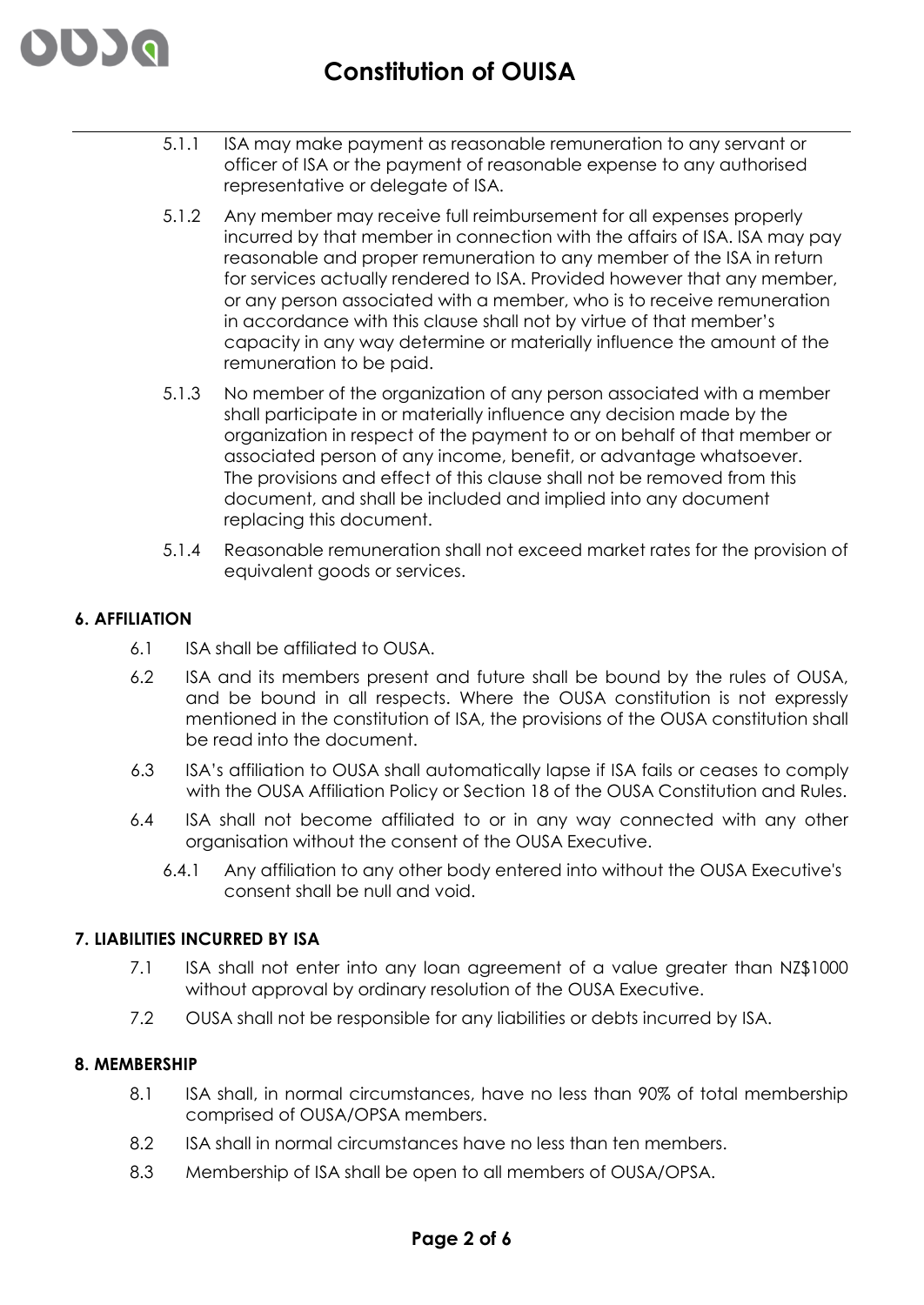

- 8.4 Membership can be restricted to a subsection of OUSA/OPSA members provided that the restrictions do not contravene the laws of New Zealand.
- 8.5 Persons shall become members of ISA when an application for membership is given in writing to the ISA Committee and accompanied with the annual subscription fee (if applicable).
- 8.6 ISA shall only levy upon its members such fees or subscriptions as have been ratified by the AGM of ISA.
- 8.7 Any member of ISA who does not pay any required subscription within one calendar month of joining shall not be permitted to exercise the privileges of membership until the subscription is paid.
- 8.8 Membership shall be deemed to continue until a formal resignation is received by the ISA Committee.
- 8.9 An ISA member may not be suspended or expelled unless the committee resolves to do so by special resolution.
	- 8.9.1 The suspended member will be relieved of any powers and responsibilities and is not permitted to attend ISA activities.
	- 8.9.2 A special general meeting must be called within three months to expel the member or the suspension lapses.
- 8.10 The following procedure must be used to expel an ISA member:
	- 8.10.1 Written notice of any meeting regarding the expulsion and of the basic allegations and charges against the member must be received in person 30 days prior to the meeting taking place.
	- 8.10.2 That a special general meeting is called which the member to be expelled may attend in person, or submit in written form, grounds for his or her defence.
	- 8.10.3 The motion to expel an ISA member must be passed by special resolution.
	- 8.10.4 That the member is informed in writing of the decision of the meeting and the length of his or her expulsion.
- 8.11 Where a member of the Club is expelled, that member shall have the right of appeal to the OUSA Executive.

## **9. ANNUAL GENERAL MEETING (AGM)**

- 9.1 The Annual General Meeting (AGM) of the Club shall be held during the month of September at such time and place as the ISA Committee shall decide.
- 9.2 The AGM shall be held for the following purposes:
	- 9.2.1 To receive, from the ISA Committee, a report of the proceedings of the previous year and a statement of ISA accounts;
	- 9.2.2 To elect the officers of the ISA Committee for the following year;
	- 9.2.3 To conduct any general business.
- 9.3 The President(s), or any member appointed by the meeting, shall be chair of the meeting.
- 9.4 Every motion shall be moved by one ISA member and seconded by another.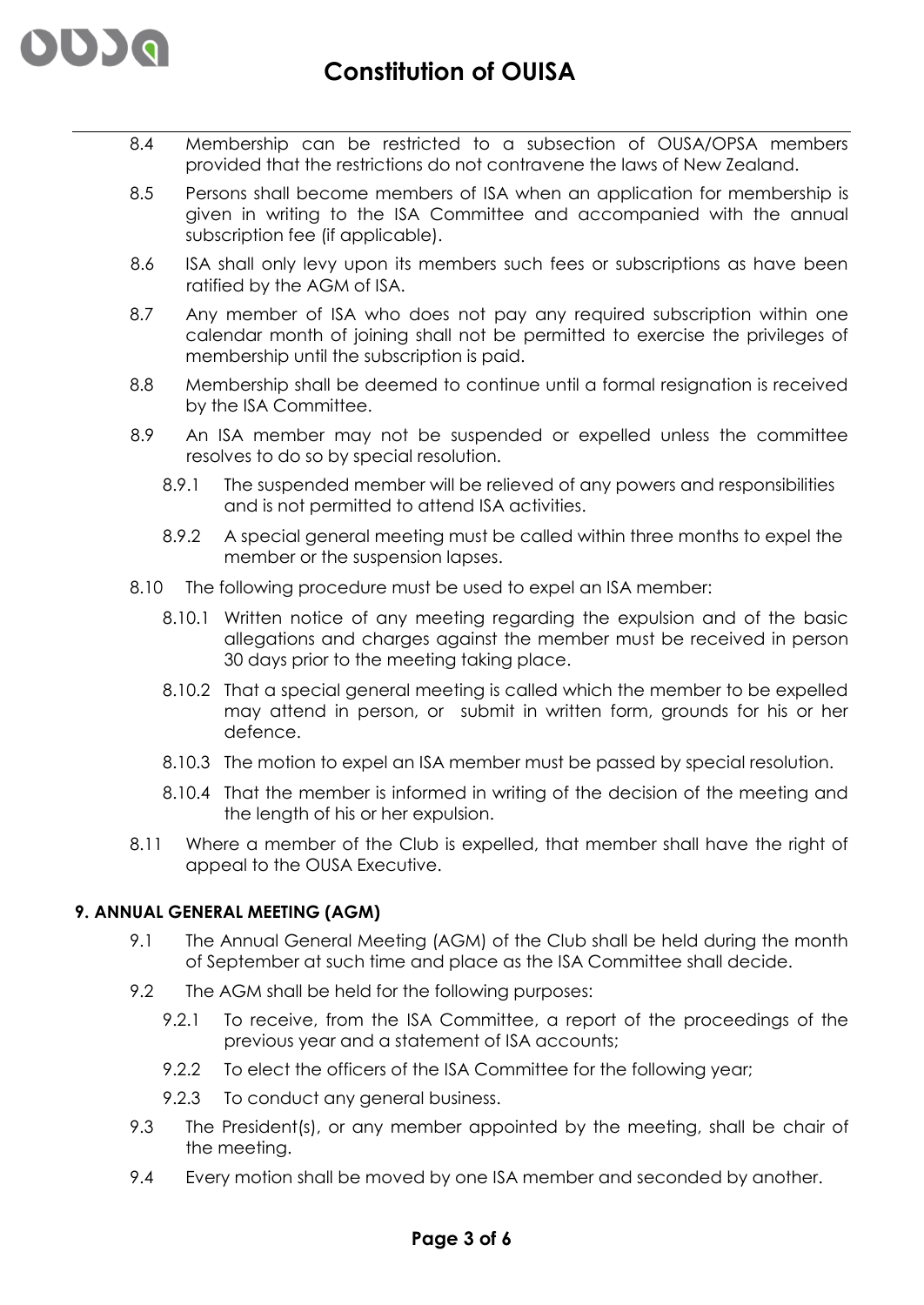

- 9.5 Every member present shall be entitled to one vote,
	- 9.5.1 In the case of an equality of votes the Chair shall have a second or casting vote to be used at their discretion.
- 9.6 The quorum shall be 20 percent of ISA's total membership, or 50 members, whichever is greater.
- 9.7 At least 14 days notice of the AGM shall be given to all members, by posting a notice on the OUSA notice board and/or via an email to all members.
	- 9.7.1 The notice shall include an agenda of business to be conducted at the AGM.
	- 9.7.2 Minutes of the AGM shall be circulated to all memebers

## **10. SPECIAL GENERAL MEETINGS AND NO CONFIDENCE VOTES**

- 10.1 The ISA Committee on their own behalf or on the signed request of a quorum of members may at any time call a Special General Meeting.
	- 10.1.1 If the ISA Committee does not call a meeting within 14 days of receiving such a request, the requestors may themselves call a Special General Meeting.
	- 10.1.2 Notice of a Special General Meeting shall be given in the manner described above for an AGM.
- 10.2 The conduct of a Special General Meeting shall be the same as that of the Annual General Meeting
- 10.3 Quorum shall be 10 percent of ISA's total members or 40 members whichever is greater
- 10.4 At any Special General Meeting a motion of no confidence in the ISA Committee, or any member thereof, may be passed by special resolution provided that 14 days notice of such intention has been given.
	- 10.4.1 On the passing of such motion, the Committee member shall be deemed to have resigned and the meeting shall then have the power to, and may proceed to, elect a new Committee member to the vacant position (s).
	- 10.4.2 Such new member shall hold office until the next AGM.
- 10.5 Minutes of the SGM shall be distributed to all members

### **11. ISA OFFICERS AND THEIR ELECTION**

- 11.1 The management and control of the ISA shall be deputed to the officers of the club who represent the Committee of the ISA
- 11.2 The Committee of the Club shall consist of a maximum of 17 people, being President(s) (maximum of 2 people), Vice President, Secretary, Treasurer, Media & Marketing Manager, and General Executives (maximum of 12 people) all of whom shall be elected at the Annual General Meeting (AGM).
- 11.3 Every candidate for office shall be nominated at the meeting by one member of ISA and seconded by another.
- 11.4 Every member present at the meeting shall be entitled to one vote.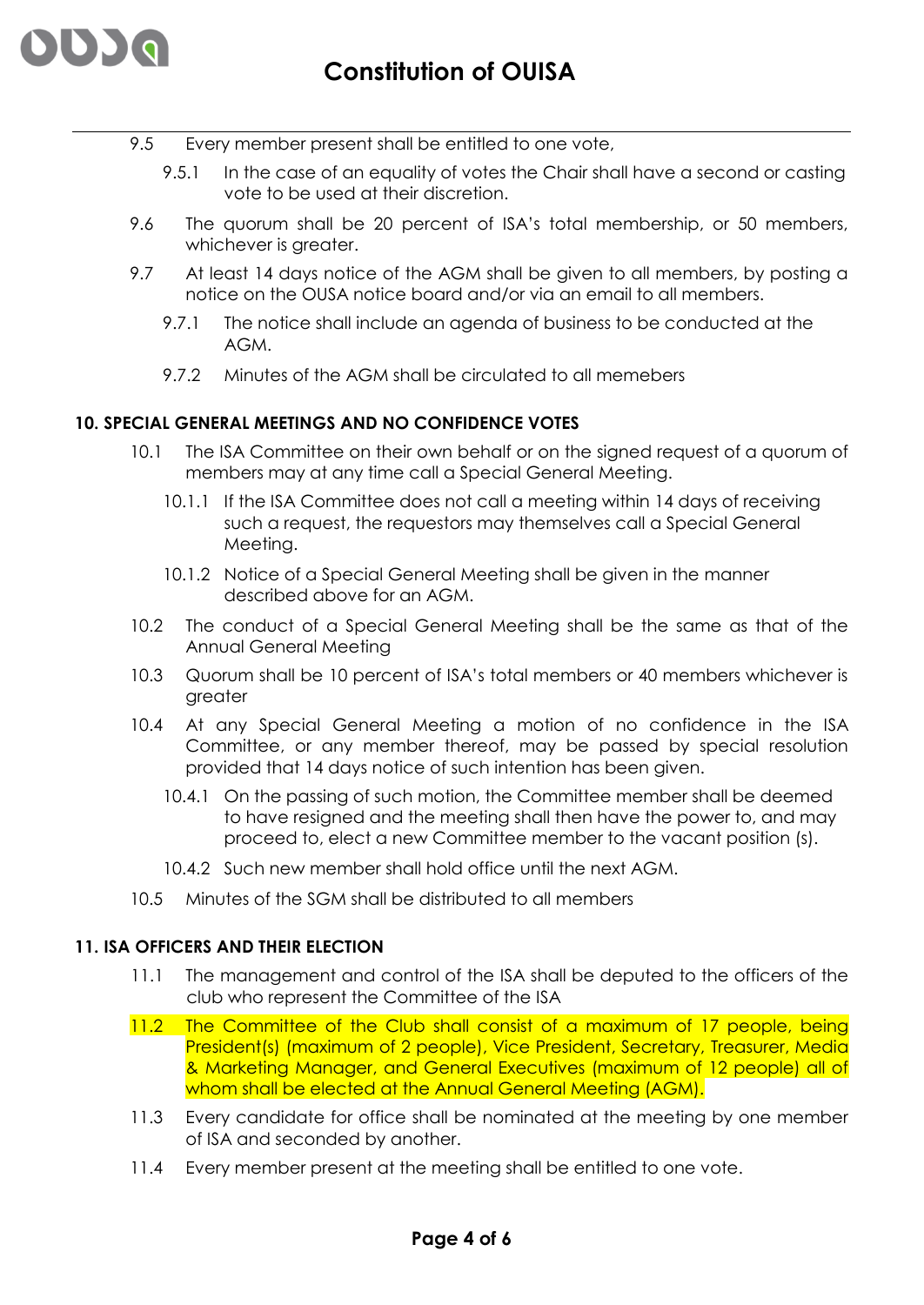

- 11.5 In the event of two or more candidates receiving an equal number of votes, the chair of the meeting shall have a second or casting vote to be used at their discretion.
- 11.6 The ISA Officers shall hold office for one year following their appointment or until an officer resigns.
	- 11.6.1 Such resignation shall be effective immediately upon receipt in writing by the committee.
	- 11.6.2 If a vacancy on the ISA Committee occurs during the year, providing that a quorum remains, the ISA Committee may appoint any member to fill such a vacancy unless it has occured due to a no confidence vote.
	- 11.6.3 If a vacancy occurs due to a no confidence vote then section 10 of this constitution applies.

## **12. THE ISA COMMITTEE**

- 12.1 The ISA Committee shall have full power at its meetings to deal with all matters relating to the objectives of ISA
	- 12.1.1 Any matters relating to the interpretation of these rules;
	- 12.1.2 Except where power is vested in ISA at a general meeting.
- 12.2 All decisions shall be valid and binding on the members, only so far as they do not conflict with these rules, the rules of OUSA, or decisions of the OUSA Executive.
- 12.3 The ISA Committee shall meet at such times as it deems fit.
- 12.4 The President(s), or in their absence, any member appointed by the ISA Committee, shall, in the case of an equality of votes, have a second or casting vote at all ISA Committee meetings to be used at their discretion.
- 12.5 The quorum for the ISA Committee meetings shall be at least half of the ISA Committee members.
- 12.6 Up to two members of the ISA Committee shall be elected to represent the ISA on the OUSA Affiliated Clubs Council.

### **13. FINANCE, PROPERTY AND RECORDS OF ISA**

- 13.1 The funds of ISA shall be in the control of the ISA Committee, which will depute the Treasurer to manage them.
- 13.2 The Treasurer shall also:
	- 13.2.1 Keep a true record and account of all the receipts and payments of ISA including bank statements;
	- 13.2.2 Prepare the statement of accounts and balance sheet for the financial year;
	- 13.2.3 Keep the ISA's asset register up to date.
	- 13.2.313.2.4 Produce all records at the request of any member, or at the request of OUSA
- 13.3 The Secretary shall: